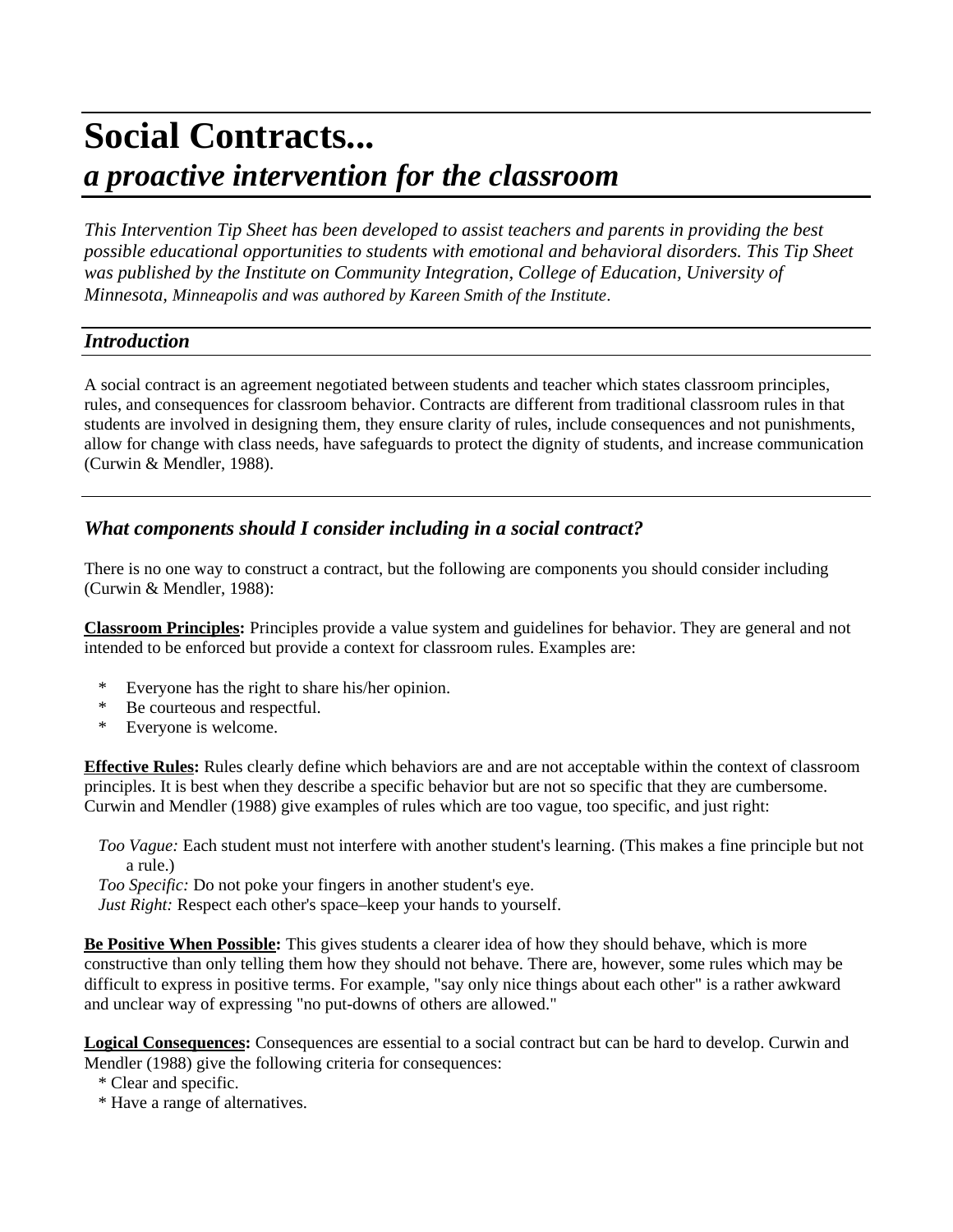\* Not punishments.

- \* Natural and/or logical.
- \* Related to the rule.

Consequences should also:

- \* Preserve the student's dignity.
- \* Increase student motivation.

Four generic consequences which work for any rule are: reminders, warnings, practice following the rule, and a written plan. Contingency contracts, conferences, or meetings and practice sessions are examples of non-punitive consequences *(see "Contingency Contracts," "Shaping," and "Self-Monitoring").*

Threats are effective only in creating combative environments. Furthermore, many traditional consequences result only in making the student dislike school or aspects of it. Writing "I will not throw paper" 100 times only makes the student's hand sore, makes him or her hate writing, is an illogical consequence, and teaches nothing.

#### *How do I draw up a social contract?*

Foremost, the contract should be drawn up with the students. Student involvement makes the contract more immediate and it is ultimately more likely that students will follow a plan which they help draw up.

**Students can develop rules for each other,** making sure that they are not too vague or specific, as stated previously. They can be involved in developing consequences as well. However, do not accept any rules or consequences which you would not feel comfortable enforcing.

**Students can be allowed to vote on negotiable rules.** Do not put rules which you deem absolutely necessary up to a vote. It is advisable that a vast majority (75%) of the students pass the rule.

Furthermore, **students can include rules for the teacher.** While you should not accept a rule you cannot live with, such rules can be quite useful. If you are caught breaking a rule, the opportunity is provided to model an appropriate response. Examples of rules imposed on teachers are:

- \* If students cannot eat in class, the teacher cannot drink coffee during class.
- \* Do not call a student's home without first telling him or her of your intent.
- \* Tests will be corrected and handed back within three days.

## *What if a student pleads ignorance to a rule or principle in the contract?*

You can prevent this from happening by requiring each student to take a test on the social contract. This can include short answer, true and false, and/or multiple choice questions concerning acceptable behavior for the classroom and permitted consequences for unallowable behavior. Students must score 100%, although nothing happens if they do not pass. Go over their incorrect answers with them and have them repeat the test.

## *How long should I plan on devoting to the formulation of a social contract?*

The greater portion of two or three class period leaves plenty of time for discussion, dissent and reaching consensus and gives students time to think about what they want rather than pressuring them to sign on directly after being introduced to the idea.

A contract should be drawn up by each class in which you intend to use one. Even if there are only two different students in second period, do not use the same contract from first period. Every student should be included in the process.